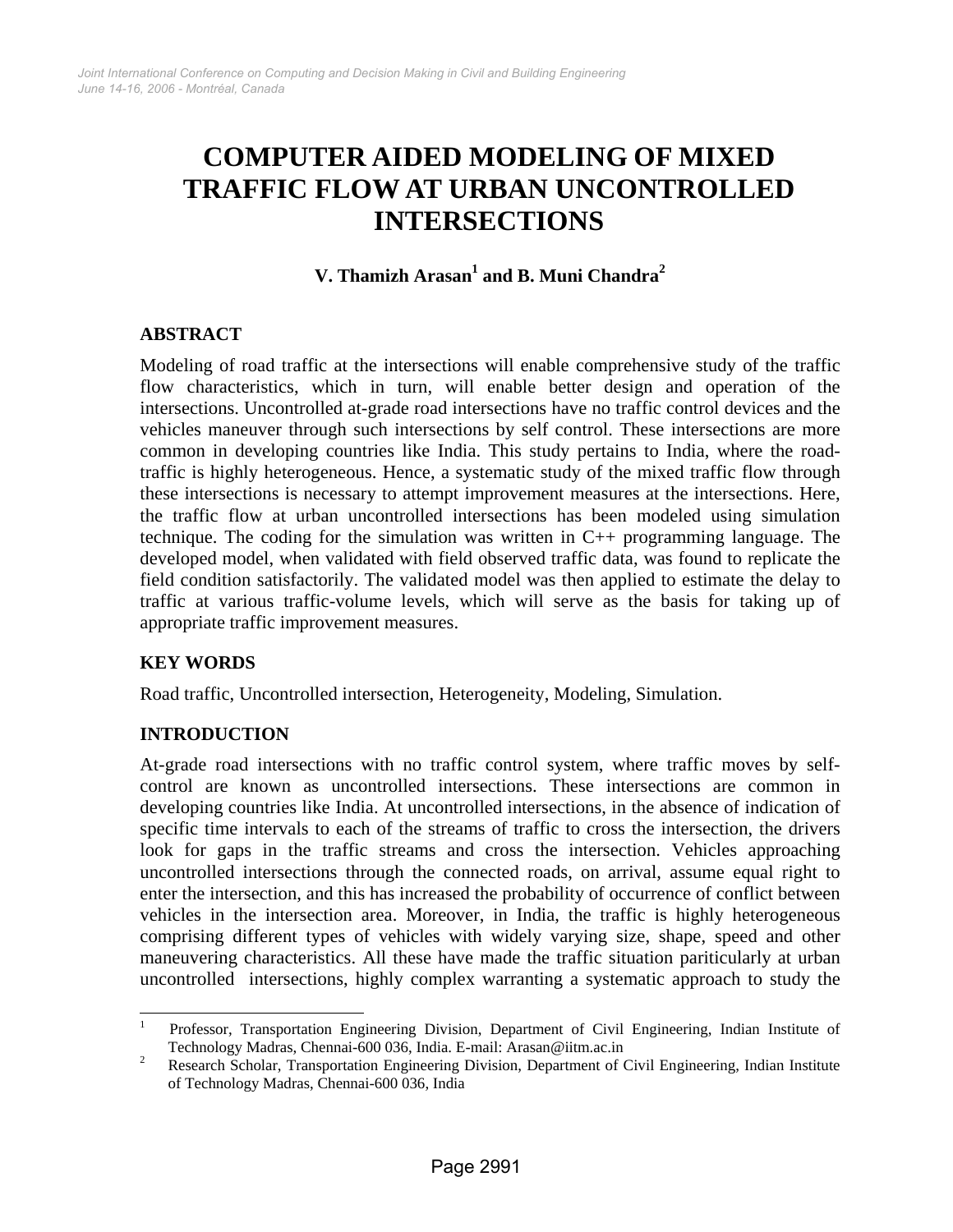traffic. The use of simulation technique in modeling traffic flow, has been facilitated by the widespread availability of high speed electronic computers which make possible the replication of incredible number of events of a process in a very short time. This paper is concerned with the development of a micro simulation model of mixed traffic flow through urban uncontrolled intersections with due consideration to the roadway and traffic conditions prevailing in India.

# **LITERATURE REVIEW**

The review of literature on the theme of the study showed that most of the research works done on the subject matter are all related to homogeneous traffic flow at stop controlled intersections. A few studies done in developing countries such as India, where uncontrolled intersections exist, however, are found to be closely related to the present study. Raghavachari *et al.* (1993) studied the interaction of pedestrians and vehicles in terms of delay suffered at urban uncontrolled intersections under mixed traffic-flow conditions and developed a model named, PEDVIM for simulating pedestrian movements at these intersections. Agarwal *et al.* (1994) developed a simulation model of heterogeneous traffic flow at a four-legged, right–angled, uncontrolled intersection*.* This model was used to determine the total delay and queue length on all the approaches. Rengaraju and Trinadha Rao (1995) attempted to identify suitable probability distributions for vehicle arrivals at uncontrolled intersections under mixed traffic conditions. Arasan and Trinadha Rao (2003) developed a model to estimate the delay to mixed traffic at urban uncontrolled intersections. The model was found to be statistically and logically sound, indicating good potential for direct application for estimating delay, under conditions similar to the case considered for the study. Ashalatha et al. (2005) attempted to study the driver behavior at an uncontrolled Tjunction in mixed traffic condition. From the study, it has been found that the minimum acceptable gap increases with increase in the dimensions of a vehicle. It is also found that shifted exponential distribution is a better distribution to fit gap acceptance at low traffic volume levels. The cited studies reveal that these were location specific and had several limitations. Also, these studies did not take into consideration the absence of lane and queue discipline under heterogeneous traffic conditions prevailing in developing countries such as India. Hence, there is a need to comprehensively model mixed traffic flow through uncontrolled intersections to accurately replicate the field conditions and study the flow characteristics.

### **SIMULATION FRAMEWORK**

The different types of vehicles on the city roads of India can be grouped into nine types as (i) Bus, (ii) Truck, (iii) Light Commercial Vehicle (LCV) - large passenger vans and small trucks, (iv) Cars - cars, jeeps and small passenger vans, (v) Motorized Three-Wheeler (M.Th.W) - three wheeled motorized vehicles to carry a maximum of three passengers or small quantities of goods, (vi) Motorized Two-Wheeler (MTW) - motor cycles, scooters and mopeds, (vii) Bicycle, (viii) Tricycle – three wheeled pedal-type vehicle to carry a maximum of two passengers or small quantities of goods, (ix) Animal Drawn Vehicles (A.D.V)–carts drawn by bullock/horse/camel. The smaller vehicles like motorized two-wheeler, and bicycle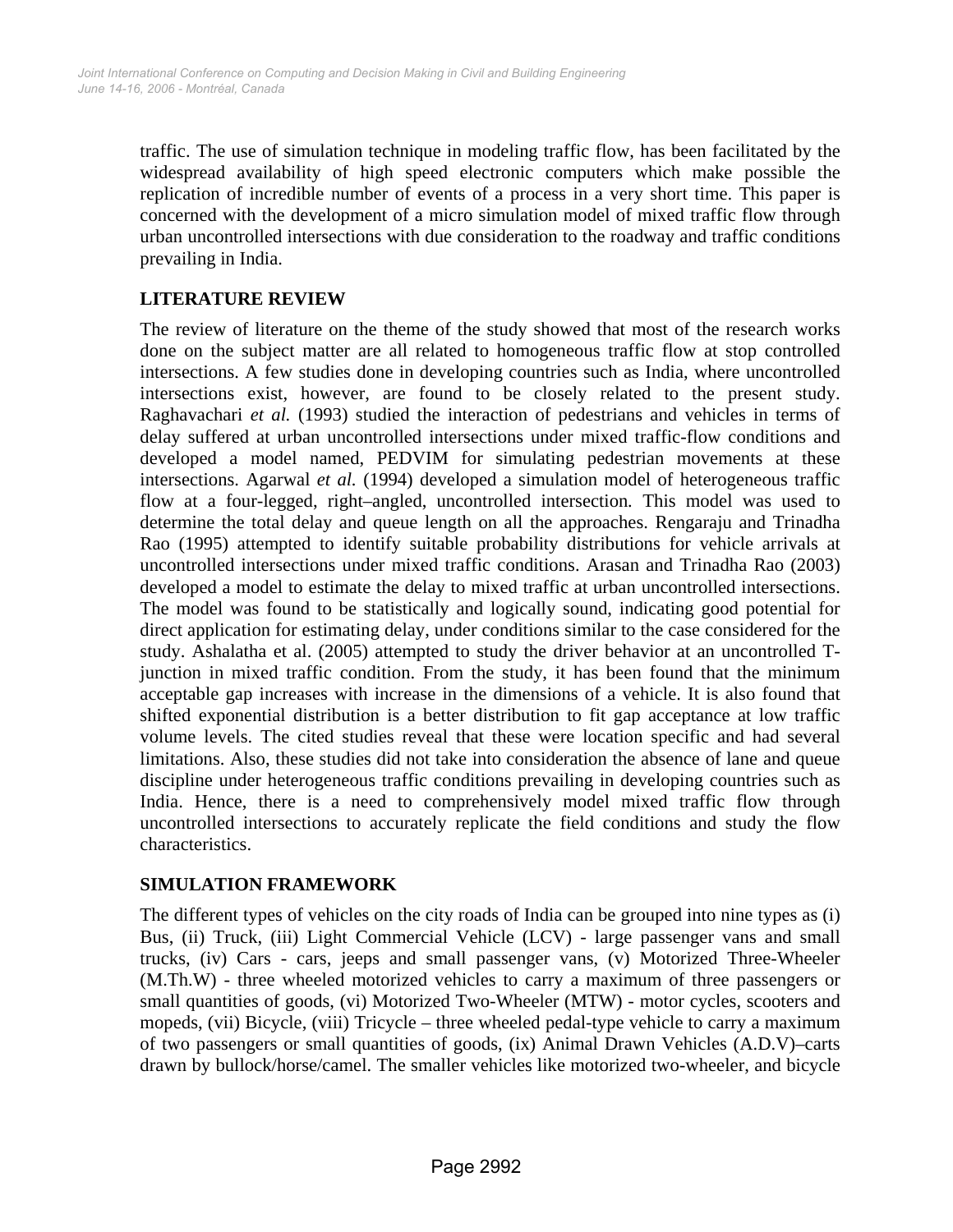are predominant and these share the same road space (without segregation) with other larger vehicles. Hence, there is difficulty in imposing lane discipline under such conditions and the vehicles occupy any lateral position on the road depending on the availability of space at a particular instant.

 In view of said characteristics of traffic, for the purpose of simulation, the entire road space is considered as single unit and the vehicles are represented as rectangular blocks on the road space, the length and breadth of the blocks representing respectively, the overall length and overall breadth of the vehicles. The front left corner of the rectangular block is taken as the reference point, and the position of vehicles on the road space is identified based on the coordinates of the reference point with respect to an origin chosen at a convenient location on the space. The simulation area (uncontrolled intersection) is divided into five parts, namely, the four approach roads and the intersection area. Each of the parts have different origins with x and y axes considered along convenient directions (Fig.1). For each of the four approaches, an imaginary line across the road at the vehicle-placement section is taken as X-axis and the left curbside of the road at that section is taken as Y-axis. The intersection is considered as a common area for movement of vehicle from all the approaches. Hence, the positions of all the vehicles in the intersection area are represented with reference to a single origin  $O_5$  with X and Y axes being as shown in Fig. 1. Once the front of a vehicle touches the edge of the intersection area, the vehicle is considered to have



Figure 1: Reference Lines and Axes for Simulating Traffic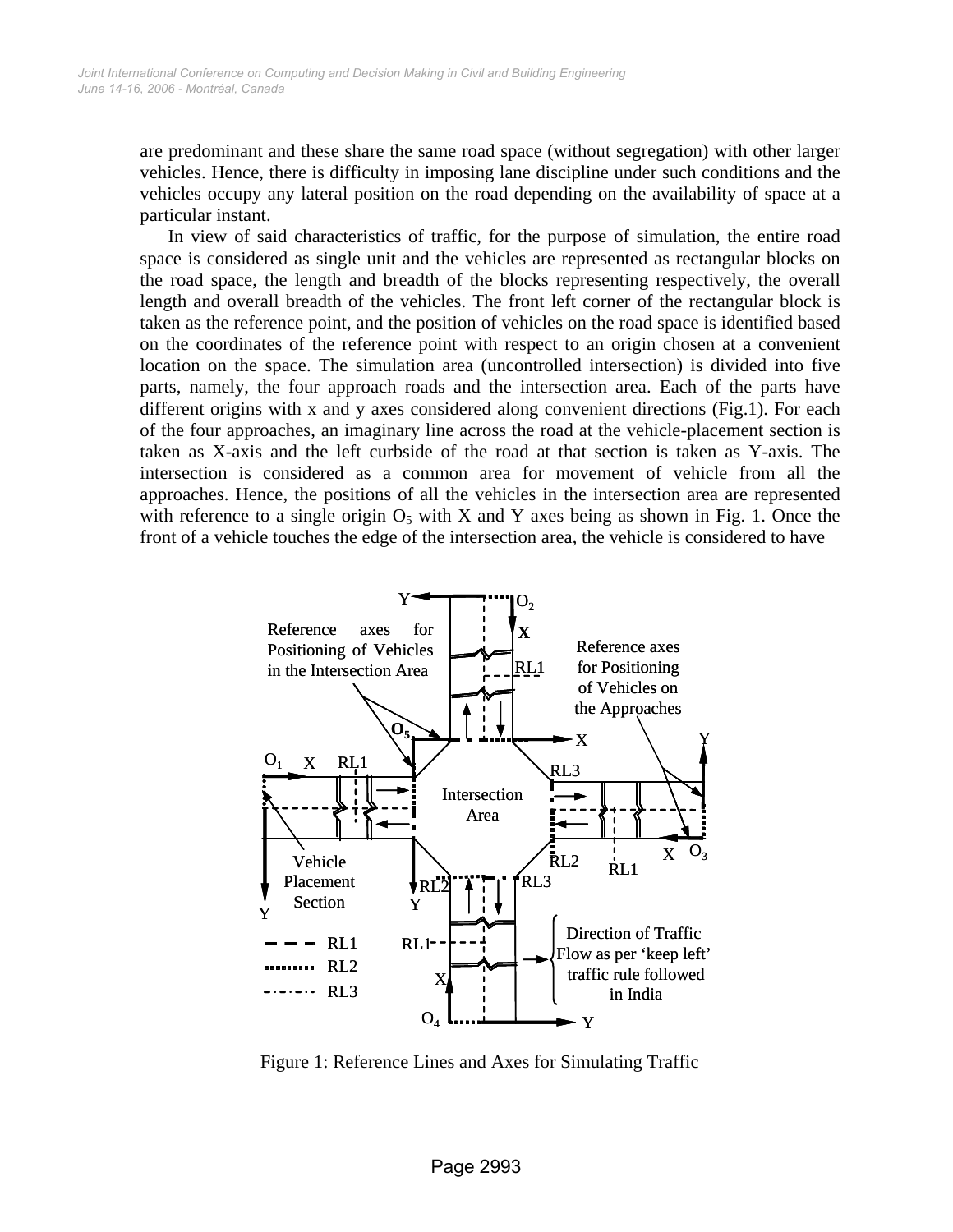moved out of the approach and entered the intersection area. Then the x and y coordinates for the vehicle position will be fixed based on the reference axes with origin  $O<sub>5</sub>$  irrespective of the approach from which a vehicle is entering the intersection area. An imaginary line across the road at a section on the approach, wherefrom the maneuvering characteristics of vehicles approaching the intersection may be influenced by the intersection geometry, traffic condition at the intersection and the intended direction of movement of the subject vehicle, is taken as Reference Line 1 (RL1). An imaginary line across the road at a section on the approach, wherefrom the driver gets a clear view of the crossing roads to check for the location and speed of the approaching vehicles on the cross roads, is taken as the Reference Line 2 (RL2). An imaginary Line across the exit part of the intersection leg at a section, where from the vehicles leaving the intersection, will be free from the effect of the intersection, is taken as Reference Line 3 (RL3). This section, for the purpose of modeling, is the exit point for the vehicles leaving the intersection.

# **THE MAJOR STEPS**

The three major steps considered in simulating the traffic flow in this case are: (1) Vehicle generation, which is related to the pattern of arrival of vehicles at the beginning of the simulation stretch, and their associated characteristics, (2) Vehicle placement, which will govern the process of admitting the vehicles into the system at the correct time and position on the road space and (3) Vehicle movement, which is concerned with the sequential updating of the position of all vehicles in the system during each scan interval.

### **VEHICLE GENERATION**

The vehicle generation step involves generation of inter arrival times of vehicles, identifying the type of vehicle and the direction of movement, and assigning speed and other manoeuvring characteristics. Since arrival of vehicles is a random process, it is represented using random numbers in the simulation process. By knowing the statistical distribution which fits well the field observed headway of vehicles, vehicle arrivals can be generated theoretically by generating random numbers as per the chosen statistical distribution. The random numbers thus generated are then, converted, using suitable methods, (Banks et al. 2000), into random variates. Once a vehicle is generated as per the applicable theoretical distribution, the type of vehicle is identified based on the percentage composition of traffic and the turning movement of that particular vehicle is identified based on the percentage of the different directions of movement of that particular vehicle type from that particular approach.

 Another random process associated with the vehicles is the free speed. As per the available literature, free speeds of vehicles generally follow Normal distribution. It is assumed for the purpose of modeling, that all vehicles enter the simulation road stretch, following Normal distribution, at their free speed, and during the simulation process, the vehicles will not exceed their assigned free speeds. Free speeds are assigned to generated vehicles by assigning random values through generation of random numbers as per Normal distribution and transforming the random numbers into Normal variates by Box-Muller-Transformation method (Banks et al. 2000).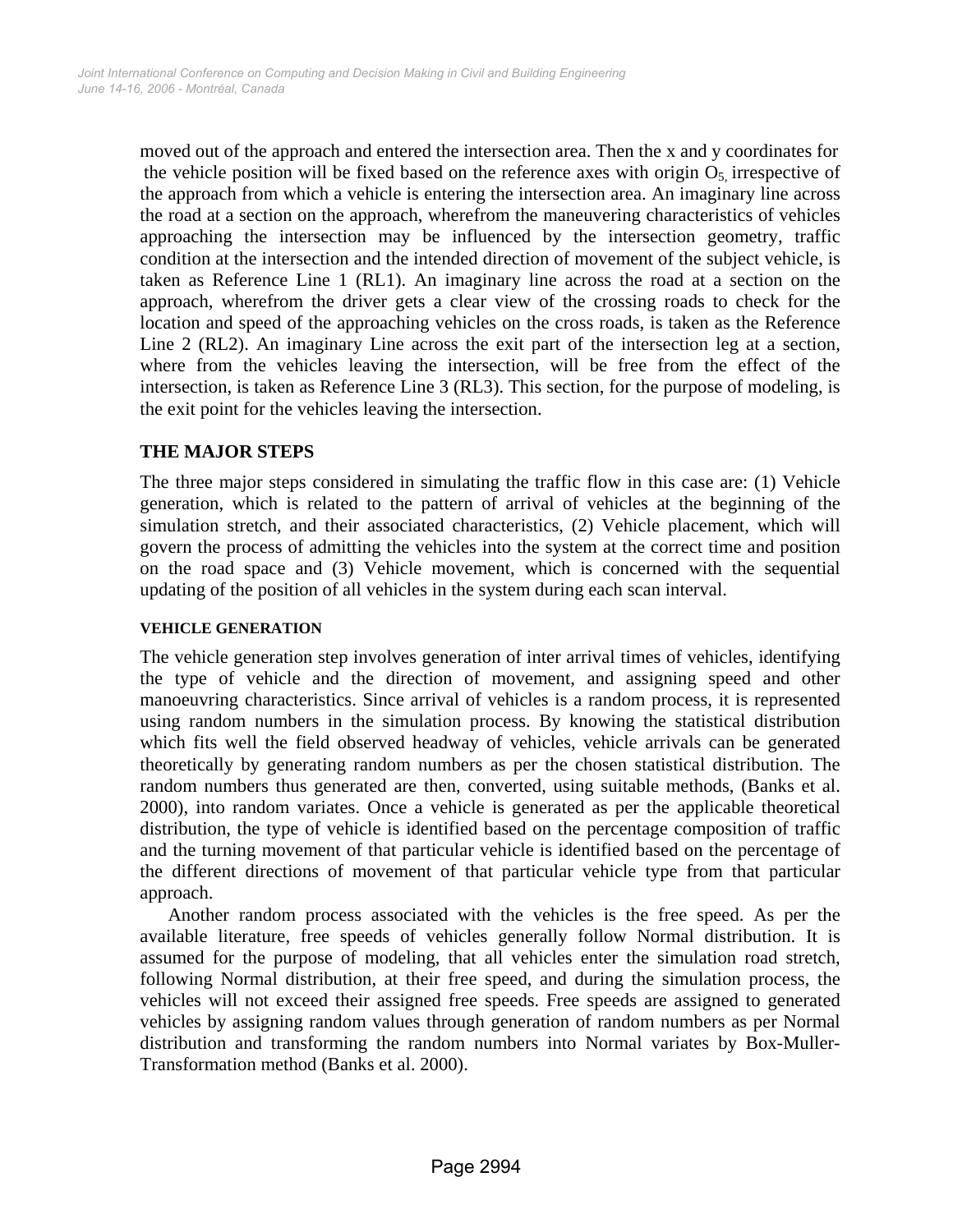#### **VEHICLE PLACEMENT**

As the mixed traffic on urban roads of India does not follow traffic lanes, there is a need, for the purpose of simulation, to represent the vehicles on the road space with dimensions. Vehicle placement implies placing these rectangular blocks (whose length and breadth represent, respectively, the average overall length and breadth of the different types of vehicles) at the start of the simulation stretch in a suitable position across the width and along the length of the road based on the longitudinal and lateral clearance requirements for the subject vehicle.

#### **VEHICLE MOVEMENT**

This deals with updating of positions of all the vehicles in the study stretch, sequentially, beginning with the exit end, using the formulated movement logic. The updation technique followed in this model is periodic scanning and the scan interval has been chosen as one second. Since vehicles do not follow lane, there is a need to give the minimum lateral gap between vehicles and the rate of increase of the gap as the speed increases, as input to the model. The lateral gap is the clear space between a side of the subject vehicle and the near sides of the adjacent vehicle. The lateral and longitudinal clearances between vehicles will be the minimum when they stop on the road space. Based on field observations, values of clearance share in lateral direction for each type of vehicle was arrived at. The values for the different types of vehicles are shown in columns (4, and 5) of Table 1. For example, at zerospeed condition, the lateral clearance between a Truck and a Car, when they stand side by side, will be equal to  $0.4 + 0.3 = 0.7$  m (refer column 4 of Table 1). The lateral clearance is assumed to increase linearly in direct proportion to the speeds of the vehicles to reach the maximum value (at 60 kmph) as indicated in column 5 of Table 1. Similarly, the minimum gap between the front of a bus and the back of a car in front will be  $(0.8+0.5) = 1.3$  m (column 6 of Table 1). The acceleration rate of a vehicle will depend on the vehicle type and speed. The acceleration rates of the different types of vehicles for three different speed ranges are shown in columns (4), (5) and (6) of Table 2.

| Type of<br><b>Vehicle</b>                                                                   |               | <b>Overall Dimension</b><br>(m) |                          | <b>Minimum Lateral Clearance</b><br>Share (m) | <b>Minimum</b><br>Longitudinal    |  |  |
|---------------------------------------------------------------------------------------------|---------------|---------------------------------|--------------------------|-----------------------------------------------|-----------------------------------|--|--|
| (1)                                                                                         | Length<br>(2) | <b>Breadth</b><br>(3)           | <b>Zero Speed</b><br>(4) | Speed $\geq 60$ Kmph<br>(5)                   | <b>Clearance Share (m)</b><br>(6) |  |  |
| <b>Bus</b>                                                                                  | 10.3          | 2.5                             | 0.4                      | 0.6                                           | 0.8                               |  |  |
| <b>Truck</b>                                                                                | 7.5           | 2.5                             | 0.4                      | 0.6                                           | 0.8                               |  |  |
| <b>LCV</b>                                                                                  | 5.0           | 1.9                             | 0.3                      | 0.5                                           | 0.6                               |  |  |
| Car                                                                                         | 4.2           | 1.7                             | 0.3                      | 0.5                                           | 0.5                               |  |  |
| M.Th.W.                                                                                     | 2.6           | 1.4                             | 0.2                      | 0.3                                           | 0.3                               |  |  |
| M.T.W.                                                                                      | 1.8           | 0.6                             | 0.2                      | 0.4                                           | 0.2                               |  |  |
| Tricycle                                                                                    | 2.5           | 1.3                             | 0.2                      | 0.3                                           | 0.2                               |  |  |
| <b>Bicycle</b>                                                                              | 1.9           | 0.5                             | 0.2                      | 0.3                                           | 0.2                               |  |  |
| LCV: Light Commercial Vehicles; MTHW: Motorised Three-Wheelers; MTW: Motorised Two-Wheelers |               |                                 |                          |                                               |                                   |  |  |

Table1: Overall Dimensions of and Spacing between the Different Categories of Vehicles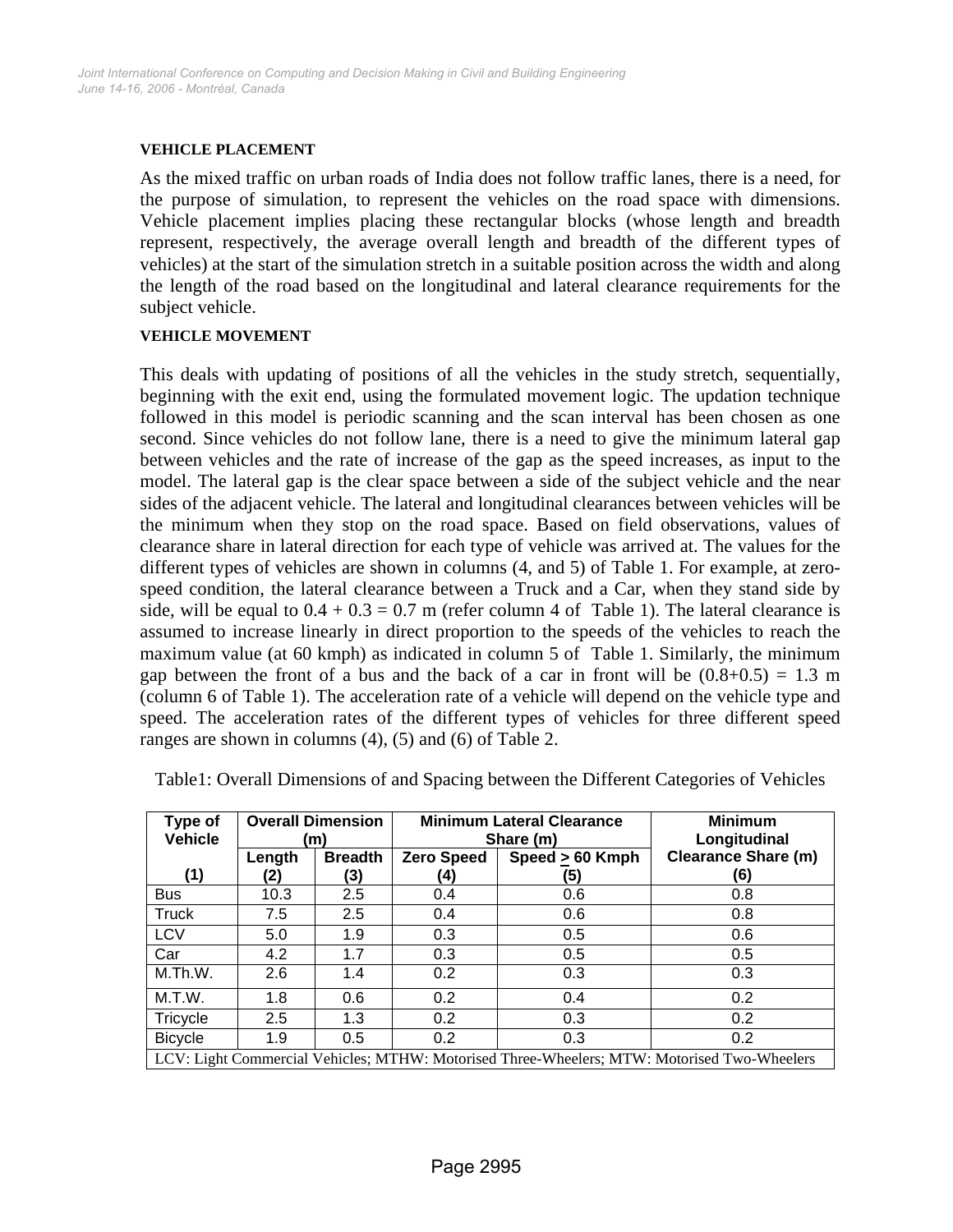| Type of<br><b>Vehicle</b><br>(1)                                                    |             | Free Speed (kmph)                          | Acceleration Value at Various Speed Ranges (m/s <sup>2</sup> ) |                                   |                                      |  |  |  |
|-------------------------------------------------------------------------------------|-------------|--------------------------------------------|----------------------------------------------------------------|-----------------------------------|--------------------------------------|--|--|--|
|                                                                                     | Mean<br>(2) | <b>Standard</b><br><b>Deviation</b><br>(3) | <b>Speed</b><br>0-20 kmph<br>(4)                               | <b>Speed</b><br>20-40 kmph<br>(5) | <b>Speed</b><br>Above 40 kmph<br>(6) |  |  |  |
| <b>Bus</b>                                                                          | 34.06       | 3.87                                       | 0.89                                                           | 0.45                              | 0.33                                 |  |  |  |
| <b>Truck</b>                                                                        | 32.83       | 4.82                                       | 0.79                                                           | 0.45                              | 0.33                                 |  |  |  |
| <b>LCV</b>                                                                          | 34.23       | 4.44                                       | 0.82                                                           | 0.60                              | 0.35                                 |  |  |  |
| Car                                                                                 | 37.77       | 4.51                                       | 1.50                                                           | 1.30                              | 1.00                                 |  |  |  |
| <b>MThW</b>                                                                         | 33.97       | 2.97                                       | 1.01                                                           | 0.58                              | 0.34                                 |  |  |  |
| <b>MTW</b>                                                                          | 38.06       | 4.12                                       | 1.35                                                           | 1.03                              | 0.37                                 |  |  |  |
| Tricycle                                                                            | 10.00       | 3.00                                       | 0.07                                                           | ΝA                                | NA.                                  |  |  |  |
| <b>Bicycle</b>                                                                      | 13.00       | 3.20                                       | 0.10                                                           | ΝA                                | ΝA                                   |  |  |  |
| LCV: Light Commercial Vehicles; MThW: Motorised Three-Wheelers; MTW: Motorised Two- |             |                                            |                                                                |                                   |                                      |  |  |  |
| Wheelers; NA: Not Applicable                                                        |             |                                            |                                                                |                                   |                                      |  |  |  |

Table 2: Dynamic Characteristics of the Different Categories of Vehicles

# **COMPUTER PROGRAM**

In this study, Turbo C++, which is an Object Oriented Programming (OOP) language, has been used for developing the program by taking advantage of its special features like, *data hiding, inheritance, virtual functions, overloading of functions, data structures*, etc., which make the coding relatively easier, and also help to minimize the length of the program. Also, the computer code is executed at a faster rate because of the flexibility provided by the language to the compiler. The computer program contains several functions, which fulfill the specific requirements of this study such as, animation, and other logical aspects. Coordinate system was used to represent all the physical features such as vehicles, intersection geometry, etc. The program contains a total of 9000 lines (codes). The major logical steps related to the working of the program are depicted in the flow diagram shown as Fig.2.

### **INPUT TO THE MODEL**

The input file of the simulation program contains the following variables, which can be varied during model application: (i) Traffic volume in vehicles per hour, (ii) Traffic composition, (iii) Direction of movement of vehicles, (iv) Reaction time of drivers, (v) Length and width of approach roads, (vi) Total simulation time, (vii) Scan interval and (viii) Random number seed, which is to be changed for each simulation run. The built-in model parameters, which are included in the input file, are: (i) Parameter values of statistical distributions for headway generation, (ii) Overall dimensions of different types of vehicles, (iii) Maximum and minimum values of lateral clearances between vehicles, (iv) Minimum longitudinal clearance between vehicles, (v) Acceleration / deceleration characteristics of different types of vehicles, and (vi) Free speed of each category of vehicle.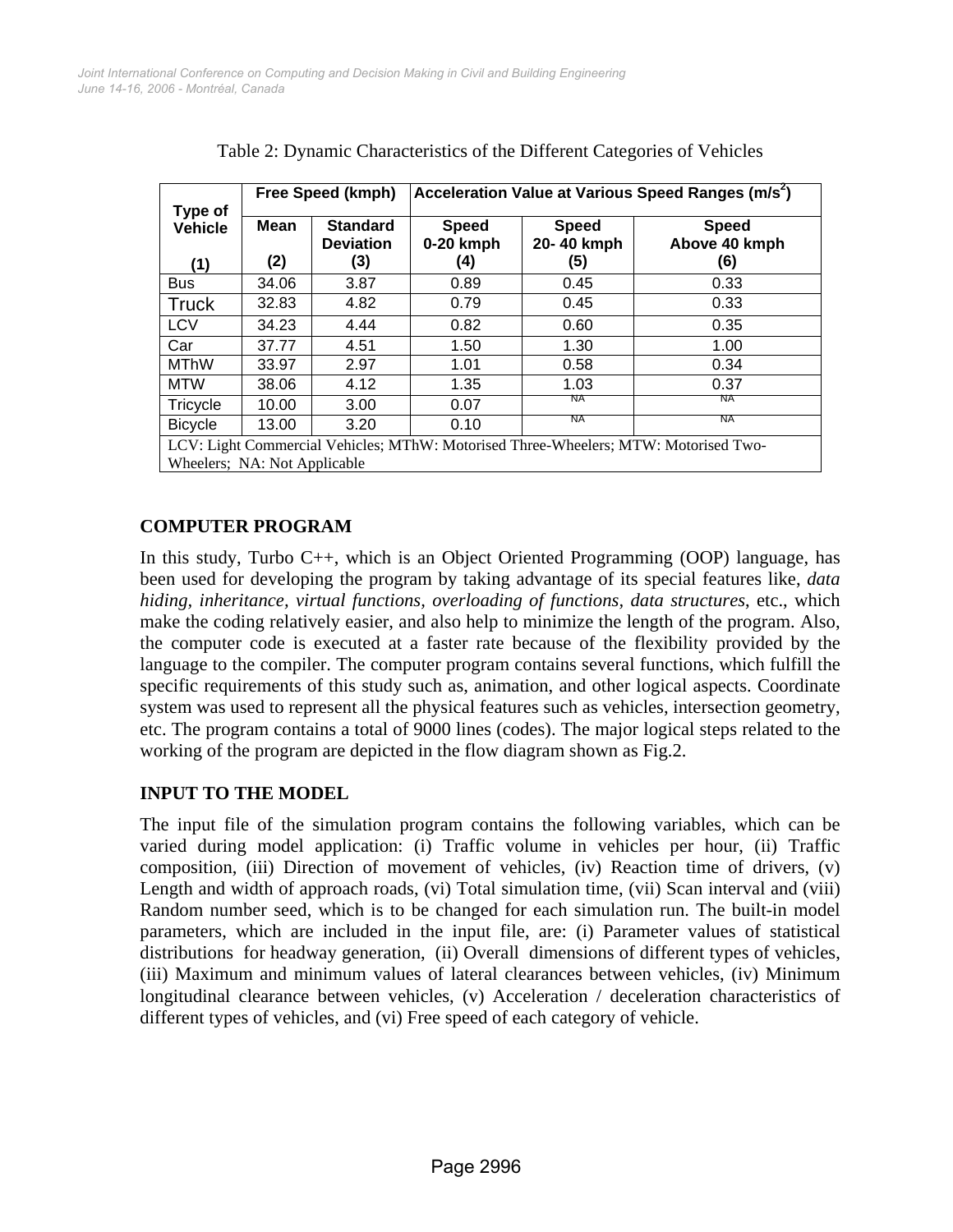*June 14-16, 2006 - Montréal, Canada Joint International Conference on Computing and Decision Making in Civil and Building Engineering*



Figure 2: Simulation Framework for the Main Program

#### **OUTPUT OF THE MODEL**

The model gives two types of outputs namely, numerical values representing the various system parameters, and animation of the traffic flow showing the system state during simulation run. The final numerical, output obtained from the program, are: traffic volume, overall delay, stopped delay and average speed. The simulation model also has an animation module, which provides a graphical display of the movement of vehicles through the intersection. Fig.3 illustrates the snapshot of the animation of traffic flow through uncontrolled intersection.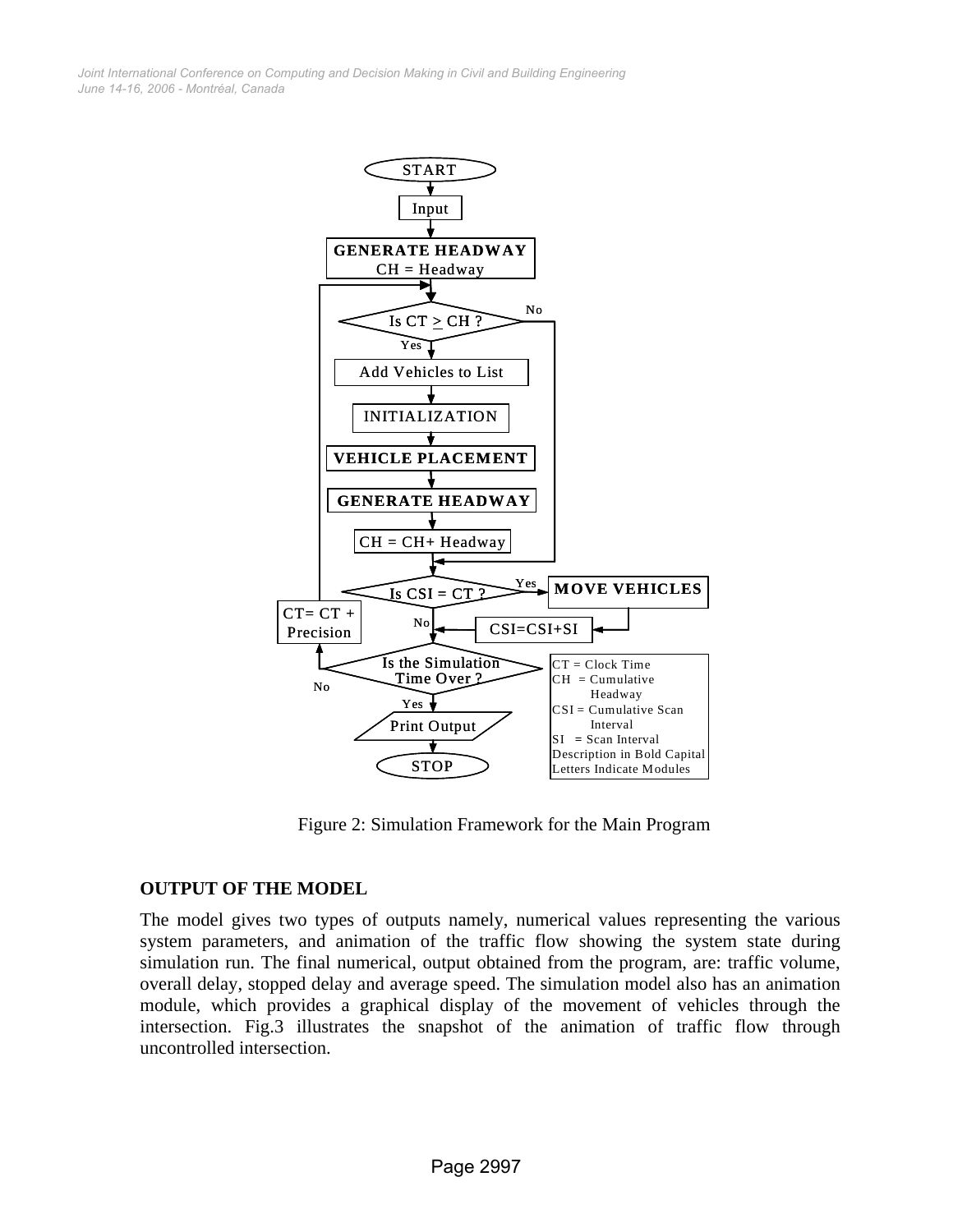*June 14-16, 2006 - Montréal, Canada Joint International Conference on Computing and Decision Making in Civil and Building Engineering*



Figure 3: Snapshot of the Animation of Simulated Traffic Flow

# **FIELD DATA COLLECTION**

The required traffic data for the study was collected by observing traffic flow through an uncontrolled intersection located in Ashok Nagar area in Chennai city, where the,  $10<sup>th</sup>$ Avenue and 7<sup>th</sup> Avenue cross each other at right angles. Data on traffic volume, composition, interarrival time (headway) and free speeds of vehicles were collected at the intersection. The traffic composition at the intersection is shown in Fig. 4. The interarrival time of vehicles was found to fit the exponential distribution. The free speeds of vehicles were found to follow the Normal distribution.



Figure 4: Composition of Traffic at the Study Intersection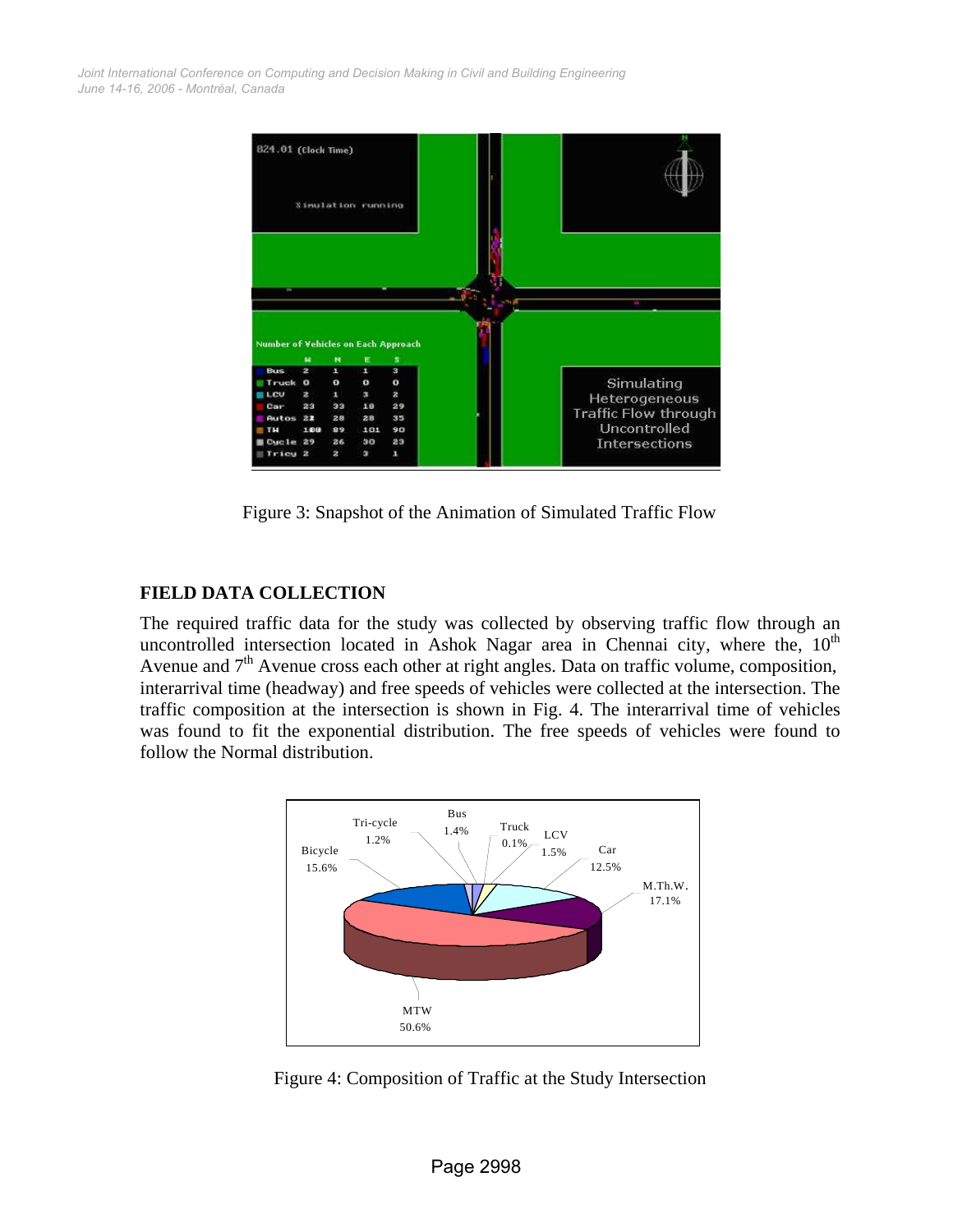# **MODEL VALIDATION**

The developed simulation model was validated by checking whether the model is able to replicate the field traffic conditions. The necessary observed data were given as input to the simulation model and the analysis of the output was carried in Microsoft Excel work sheets. The simulation model was run three times, each time with different random number files, and the average of the three runs was taken as the final output for each input-data set. A comparison of observed and simulated vehicle arrivals on the approaches of the study intersection is furnished in Table 3. It can be seen from the Table that the observed and simulated values in respect of total number of vehicles, closely match with each other, indicating the validity of the model.

| Type of        |                                | Number of Vehicles per hourr. |                          |             |                                |              |             |                                |               |                |              |               |
|----------------|--------------------------------|-------------------------------|--------------------------|-------------|--------------------------------|--------------|-------------|--------------------------------|---------------|----------------|--------------|---------------|
| <b>Vehicle</b> | 10 <sup>th</sup> Avenue (East) |                               | $ 10^{th}$ Avenue (West) |             | 7 <sup>th</sup> Avenue (North) |              |             | 7 <sup>th</sup> Avenue (South) |               |                |              |               |
| (1)            | Obs.<br>(2)                    | Sim.<br>(3)                   | Error<br>(4)             | Obs.<br>(5) | Sim.<br>(6)                    | Error<br>(7) | Obs.<br>(8) | Sim.<br>(9)                    | Error<br>(10) | Obs. l<br>(11) | Sim.<br>(12) | Error<br>(13) |
| <b>Bus</b>     | 10                             | 10                            | 0.0                      | 27          | 25                             | 7.4          | 23          | 22                             | 4.3           | 0              | 0            | 0.0           |
| <b>Truck</b>   | 0                              | 0                             | 0.0                      | 0           | 0                              | 0.0          | 0           | 0                              | 0.0           | 5              | 6            | $-20.0$       |
| <b>LCV</b>     | 14                             | 16                            | $-14.3$                  | 25          | 26                             | $-4.0$       | 17          | 19                             | $-11.8$       | 11             | 12           | $-9.1$        |
| Car            | 142                            | 134                           | 5.6                      | 127         | 134                            | $-5.5$       | 169         | 172                            | $-1.8$        | 111            | 103          | 7.2           |
| <b>MThW</b>    | 183                            | 193                           | $-5.5$                   | 208         | 201                            | 3.4          | 220         | 225                            | $-2.3$        | 136            | 137          | $-0.7$        |
| <b>MTW</b>     | 556                            | 557                           | $-0.2$                   | 551         | 539                            | 2.2          | 609         | 599                            | 1.6           | 506            | 529          | $-4.5$        |
| <b>Bicycle</b> | 143                            | 156                           | $-9.1$                   | 180         | 183                            | $-1.7$       | 219         | 205                            | 6.4           | 140            | 146          | $-4.3$        |
| Tricycle       | 10                             | 8                             | 20.0                     | 11          | 10                             | 9.1          | 23          | 23                             | 0.0           | 8              | 7            | 12.5          |
| Total          | 1058                           | 1074                          | $-1.5$                   |             | 1129 1118                      | 1.0          | 1280        | 1265                           | 1.2           | 917            | 940          | $-2.5$        |

Table 3: Comparison of Observed and Simulated Vehicle Arrivals at the Study Intersection

### **MODEL APPLICATION**

As a demonstration of the usefulness of the model, the model was applied to estimate the delay caused to vehicles at the intersection. Both the stopped and overall delays were estimated for one hour to get a representative value of the delays. The variation of the average overall and stopped delays to traffic, over the volume of traffic, for an uncontrolled intersection with 7.5m wide approaches, considered as example, is depicted in Fig. 5. It can be seen that the delays increase steeply after a traffic volume level of 1400 PCU per hour indicating the need for traffic control measure beyond that volume level.